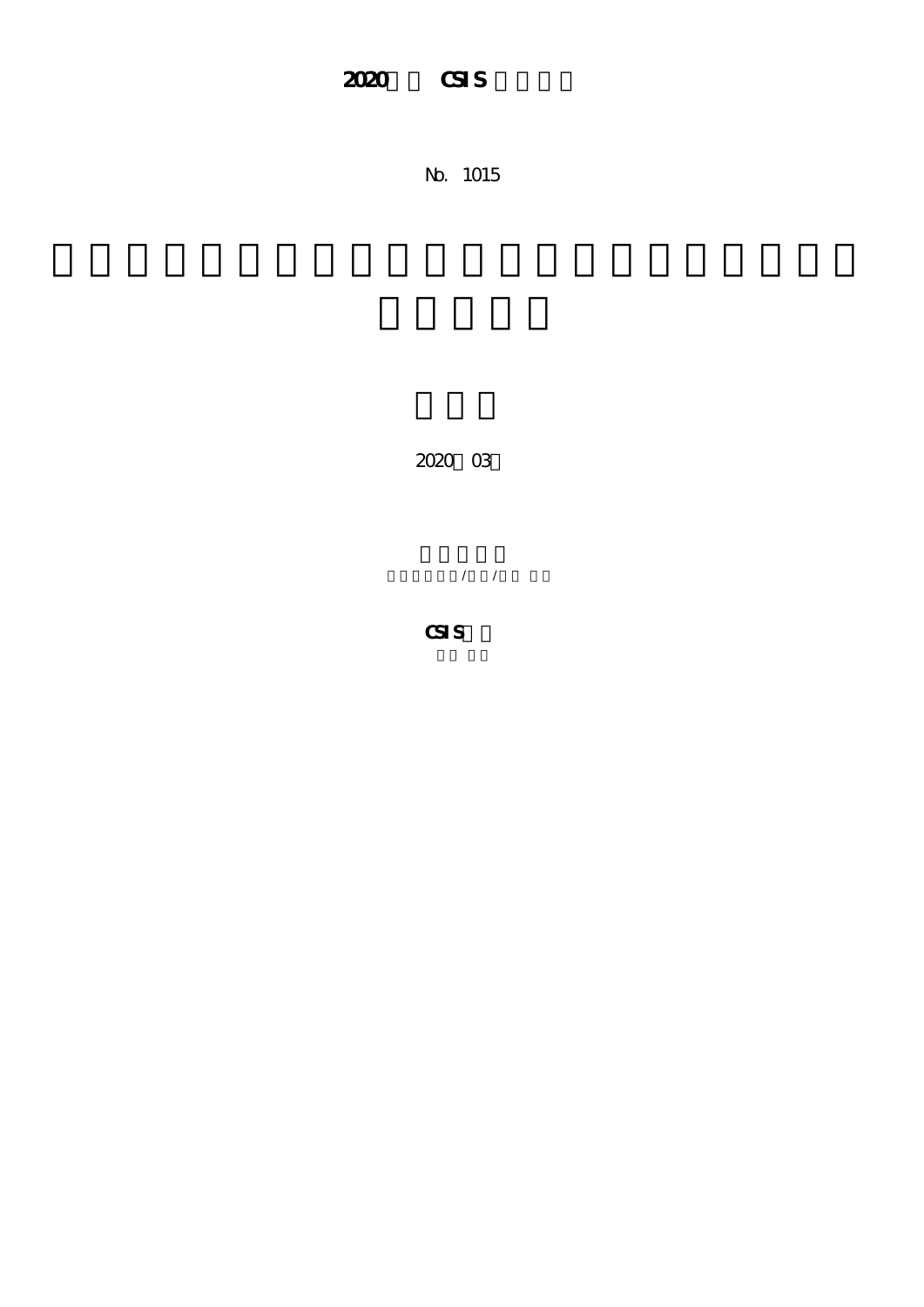## 2020 年度東京大学空間情報科学研究センター共同研究報告書

2021 年 3 月 30 日

| 研究番号          |        | No. 1015                                                                                                                                                                                                                                                                                                                                                                                                                                                                                                                                                                                                                                                                                                                                                                                                                                                                                                                                        |
|---------------|--------|-------------------------------------------------------------------------------------------------------------------------------------------------------------------------------------------------------------------------------------------------------------------------------------------------------------------------------------------------------------------------------------------------------------------------------------------------------------------------------------------------------------------------------------------------------------------------------------------------------------------------------------------------------------------------------------------------------------------------------------------------------------------------------------------------------------------------------------------------------------------------------------------------------------------------------------------------|
| 研究題目          |        | 福島および栃木における気象データと農業人口推移の可視化                                                                                                                                                                                                                                                                                                                                                                                                                                                                                                                                                                                                                                                                                                                                                                                                                                                                                                                     |
| 研究<br>代表<br>者 | 氏<br>名 | 中川<br>雅史                                                                                                                                                                                                                                                                                                                                                                                                                                                                                                                                                                                                                                                                                                                                                                                                                                                                                                                                        |
|               | 所<br>属 | 芝浦工業大学                                                                                                                                                                                                                                                                                                                                                                                                                                                                                                                                                                                                                                                                                                                                                                                                                                                                                                                                          |
| 内容            |        | ・研究の目的<br>近年、 農場においてスマート農業が導入する取り組みが増えている. スマート農業とは. ロボット<br>技術やICT等の先端技術を活用し、超省力化や高品質生産等を可能にする新たな農業である. 日<br>本の農業は、農家の高齢化が進み、深刻な労働力不足に陥っている. この社会課題を、ICTを活用<br>して支援していくことがスマート農業の目的のひとつである.スマート農業は大規模農場への適用<br>可能性は高い. 一方で、小規模農場への適用は、コストの面で課題が多い. スマート農業を地域実<br>装するにあたっては、小規模農場への適用における課題を解決する必要がある. そのため、本研究<br>では、小規模農場へのスマート農業の適用可能性を探る研究の一部として、実験地である福島市お<br>よび大田原市の気象データと農業人口推移を時系列可視化する.さらに,本研究で得られた成果は,<br>大豆の連作障害や二条大麦の湿害に関し,播種方法や播種時期,圃場環境などに着目する研究の基<br>礎データとして利用する.<br>・研究の実施状況<br>小規模農場へのスマート農業の適用可能性を探る研究の一部として,実験地である福島市および大<br>田原市の気象データと農業人口推移を時系列可視化した。さらに、本研究で得られた成果を、大豆<br>の連作障害や二条大麦の湿害に関し,播種方法や播種時期,圃場環境などに着目する研究の基礎デ<br>ータとして利用する. 2021年度に実施する大豆の連作障害や二条大麦の湿害に関する研究では,<br>ローカルな高精度測位環境, 農機と UAV に搭載可能な 3D 計測ユニット, および, 無線センサネ<br>ットワークを利用した観測技術を利用して,大豆と二条大麦を対象とした湿害モニタリング手法を<br>構築する. 農場モニタリング用 IoTデバイスによって、地中のデータも含めて、恒常的に環境デ<br>ータを取得するとともに、面的な時系列計測でのデータ取得を行う.<br>・今後の課題<br>本研究の成果は、2021年度に取得する現地データとあわせて利用する予定である. |
| 成果登録          |        | 登録すべき成果なし                                                                                                                                                                                                                                                                                                                                                                                                                                                                                                                                                                                                                                                                                                                                                                                                                                                                                                                                       |